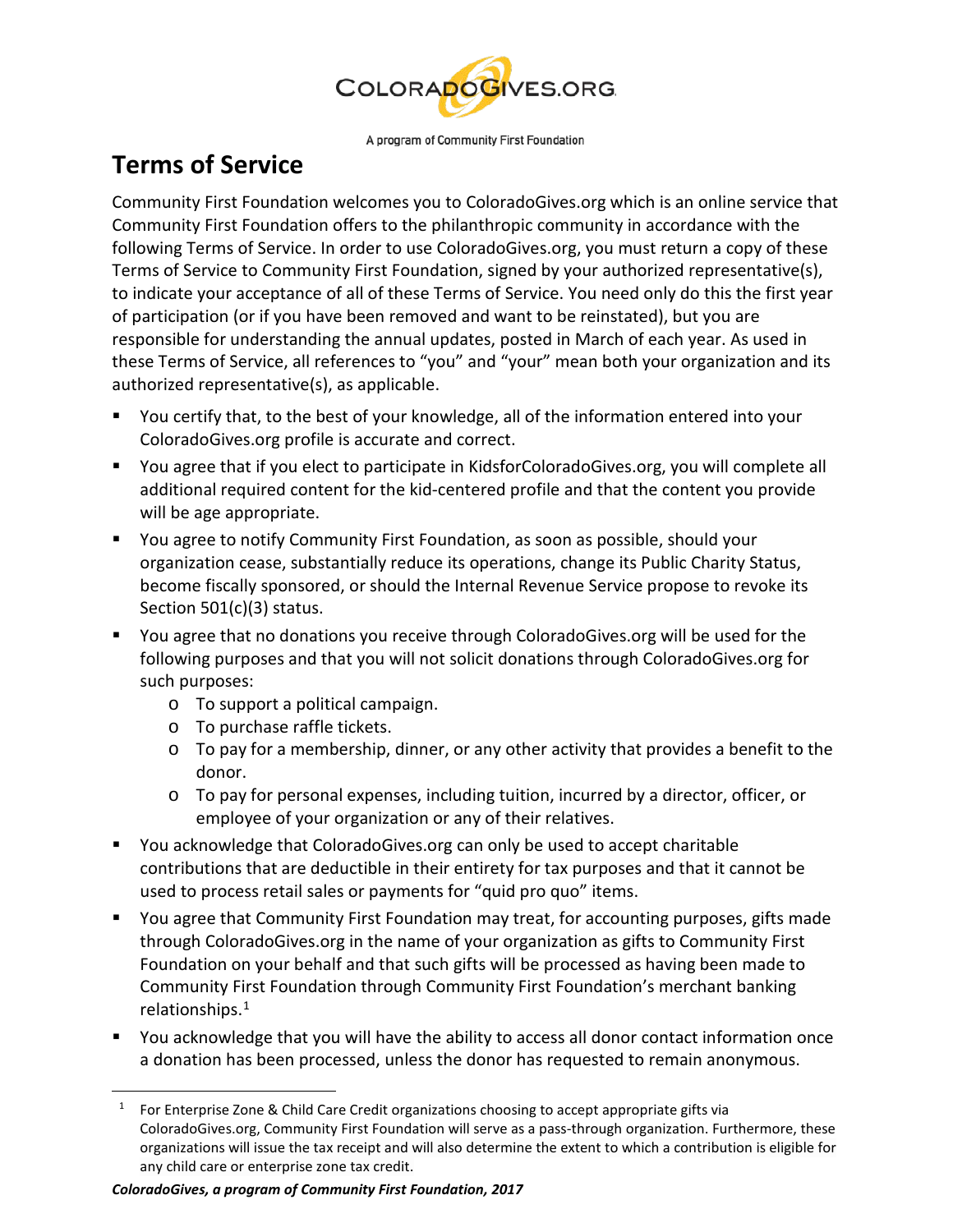- You acknowledge that Community First Foundation will make one disbursement to you each processing period of the total amount of the gifts made through ColoradoGives.org on your behalf.
- You acknowledge that Community First Foundation will make disbursements to the bank account your organization provides to us and that you are solely responsible for ensuring the proper account information has been provided.
- You acknowledge that Community First Foundation reserves the right to adjust donations as appropriate, and that Community First Foundation reserves the right to invoice you to recuperate any funds as necessary.
- You acknowledge that you are solely responsible for cultivating each donor and that Community First Foundation will not do so on your behalf.
- You agree to publicize your relationship with Community First Foundation in all appropriate media, including your annual report, website, newsletters, press releases and email communications, and to use the Community First Foundation, ColoradoGives and Colorado Gives Days logos and trademarks when doing so. Community First Foundation grants you a revocable, royalty-free, and non-exclusive license to use its logos and trademarks solely for such purpose.
- You agree, if you engage in social media such as Facebook and Twitter, to use such social media in reasonable and appropriate ways to support ColoradoGives and to promote ColoradoGives.org.
- You agree that Community First Foundation may remove your profile from ColoradoGives.org in its sole discretion at any time.
- You agree to complete an annual update, to participate in user surveys (grant reports), and to use ColoradoGives.org in the spirit in which it was created; including being responsible for reviewing and complying with materials sent to you including but not necessarily limited to the electronic newsletter and disbursement emails.
- You understand that Community First Foundation will not share or sell donor information to any other organization, but does reserve the right to communicate with donors for the purpose of user surveys, newsletters, and general education about philanthropy.
- You understand that you are solely responsible for reviewing and approving fundraising pages created through ColoradoGives.org for your support and that Community First Foundation has no responsibility for the content of such pages.
- You understand that ColoradoGives.org is a tool to allow individuals to donate to charities on their own initiative and that it is not intended as a vehicle to facilitate gifts that you have already solicited through other means.
- You agree that Community First Foundation may identify you by name and online donation results in various promotional materials in its sole discretion.
- You understand that Community First Foundation has the right to use for its own purposes all data entered into ColoradoGives.org for purposes that include, but may not be limited to, analyzing trends, understanding results, and assessing patterns.
- Community First Foundation will operate ColoradoGives.org and all associated activities in full compliance with all applicable laws, rules and regulations, it will not violate or infringe the rights of others. You agree that Community First Foundation has the right to delete from ColoradoGives.org, without notice to you except to the extent required by law, any